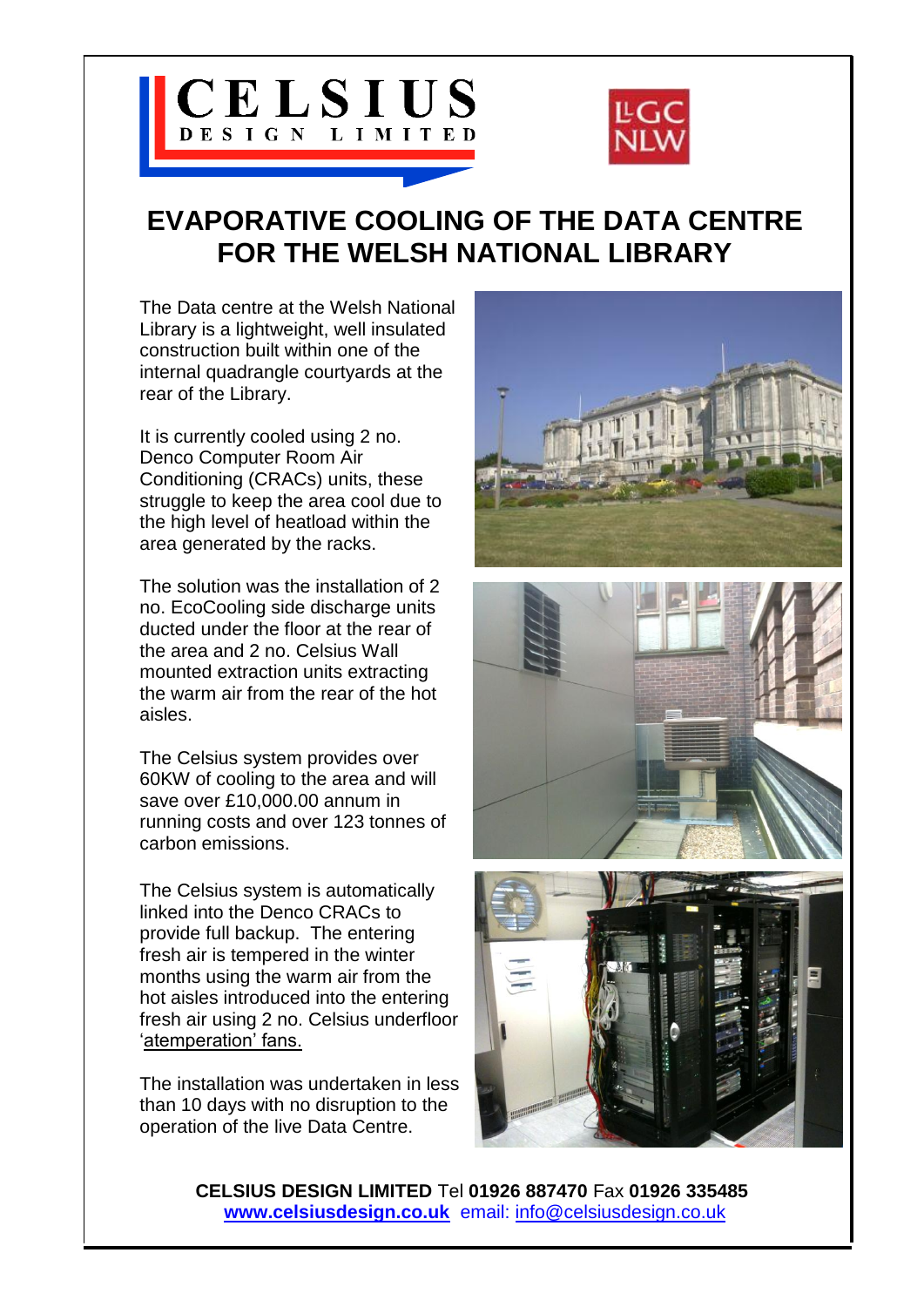## CELSIUS



Celsius fully installed the system, including all builders work, supporting steelwork, flashings, water pipework, electrical wiring and full commissioning.



**Above**: Celsius underfloor atemperation fans. **Right**: Coolers 'squeezed' into the gap.



**Above**: Wall extraction fan and controls with dampers.

**Right:** Detailed view of the controls.

| Commissioning Data 7 <sup>th</sup> April 2011 |  |
|-----------------------------------------------|--|
|-----------------------------------------------|--|

External Temp 14Co.

Entering Temp 9 Co

Room Tem 20Co.



**CELSIUS DESIGN LIMITED** Tel **01926 887470** Fax **01926 335485 [www.celsiusdesign.co.uk](http://www.celsiusdesign.co.uk/)** email: [info@celsiusdesign.co.uk](mailto:info@celsiusdesign.co.uk)